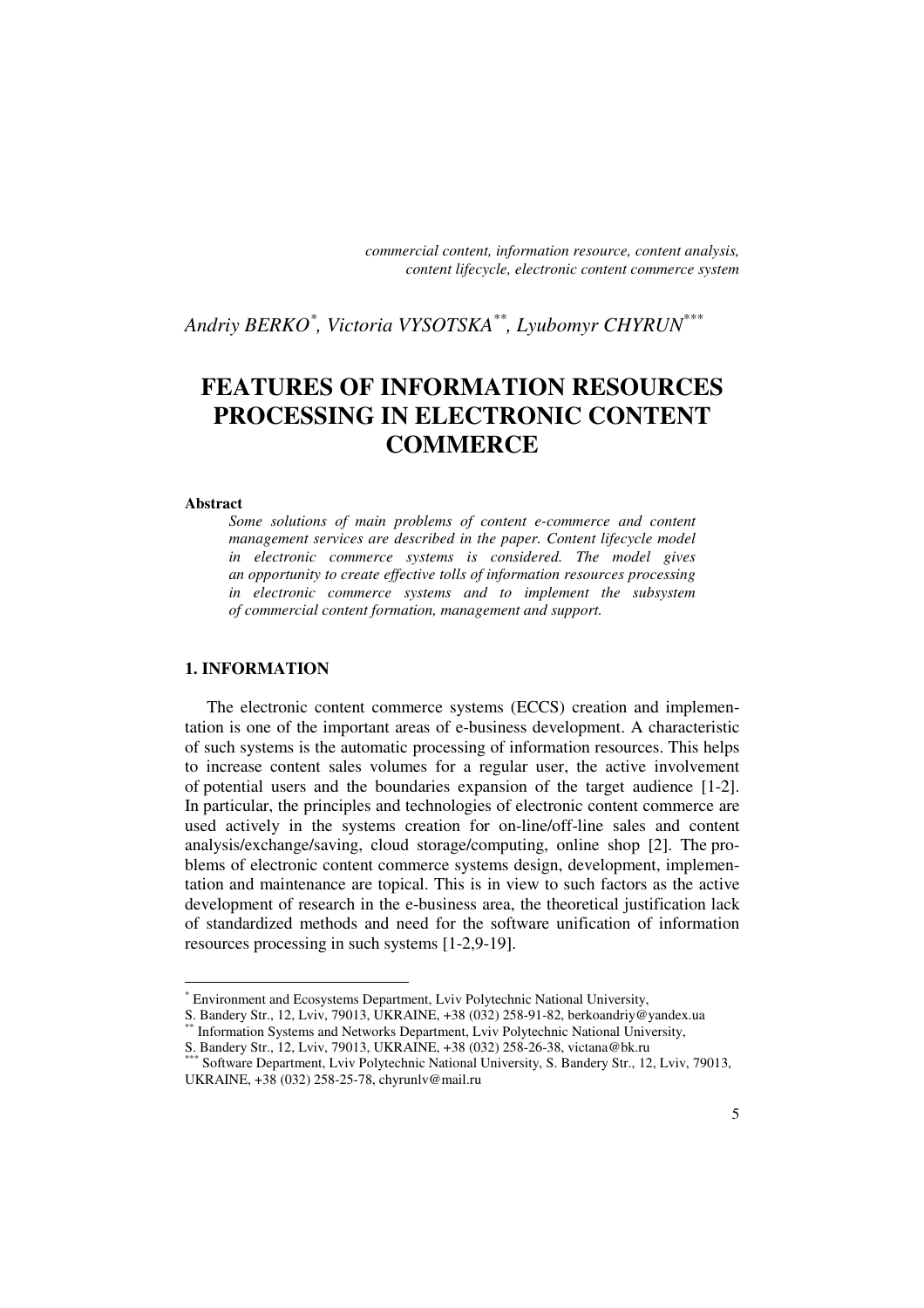Regularly appear the new approaches and solutions to this problem, but the important issue is the discrepancy between the known methods and means of information resources processing and principles of electronic content commerce systems building. There are lack of general approaches of ECCS creation and standardized methods of information resources processing in these systems [2]. Specialists in ECCS designing, implementation and deployment have to deal with different processes of information resources processing. They contribute an increase of content sales volumes for a regular user, the active involvement of potential users and the boundaries expansion of the target audience [1-2,4].

# **2. THE ANALYTICAL PROCESSES OF COMMERCIAL CONTENT PROCESSING**

#### **2.1. Set-theoretic model of electronic content commerce systems**

The main processes of information resources processing in electronic content commerce systems are the content formation, management and support (Fig. 1). Their scheme of connections is the following: *content formation*  $\rightarrow$  *content management* → *content support*.



**Fig. 1. Features of the information resources processing in electronic content commerce systems [source: own study]**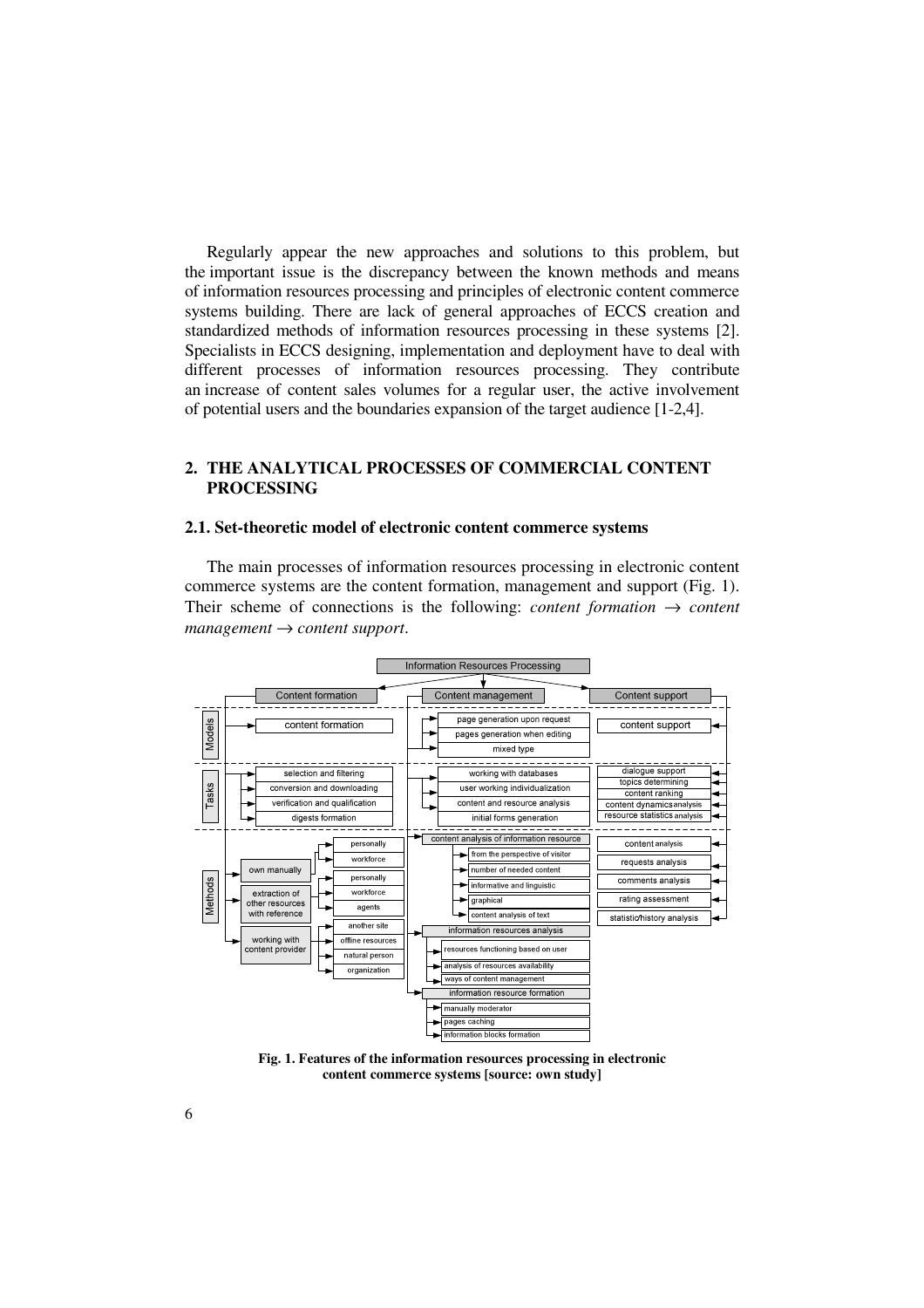Functioning of electronic content commerce systems is described by the following scheme of the main components links in this system:

- 1) for the process of an information resource formation: *content* → *commercial content formation* → *commercial content database* → *commercial content management* → *information resource of system*,
- 2) for the formation process of answers to a user's query: *user's query*  $\rightarrow$ *commercial content management* → *information resource of system* → *commercial content support* → *system user database*,
- 3) for the formation process of the system working report to moderator: *a moderator request* → *commercial content support* → *users system database* → *commercial content management* → *report to moderator*,
- 4) for the moderation process of internal system parameters: *a moderator request* → *commercial content formation* → *commercial content support*  $\rightarrow$  *rules database*  $\rightarrow$  *commercial content management*  $\rightarrow$  *results.*

Set-theoretic model of electronic content commerce systems is described as:

$$
S = \langle X, Q, \text{Formation} H, C, V, \text{ManagementSupport} Z, T, Y \rangle, \tag{1}
$$

where:  $X = \{x_1, x_2, ..., x_{n_X}\}\$  – set of input data  $x_i \in X$  from different sources at  $i = \overline{1, n_X}$ ,  $Q = \{q_1, q_2, \ldots, q_{n_Q}\}$  – set by user requests  $q_d \in Q$  at  $d = \overline{1, n_Q}$ , *Formation* – the operator of a commercial content formation,  $H = \{h_1, h_2, \ldots, h_{n_Y}\}$  – set of  $h_k \in H$  internal parameters in the *S* system at  $k = \overline{1, n_H}$ ,  $C = \{c_1, c_2, \ldots, c_{n_c}\}\$  – commercial content set  $c_r \in C$  at  $r = \overline{1, n_c}$ ,  $V = \{v_1, v_2, \dots, v_{n_v}\}\$  – the influence parameters set  $v_i \in V$  of the external environment on the *S* system at  $l = \overline{1, n_v}$ , *Management* – the operator of commercial content management, *Support* – operator of commercial content suport,  $Z = \{z_1, z_2, \dots, z_{n_z}\}\$  – pages set  $z_w \in Z$  of information resource in the *S* system at  $w = \overline{1, n_{7}}$ ,

 $T = \{t_1, t_2, \dots, t_{n_T}\}$  – transaction time  $t_p \in T$  of information resource processing in the *S* system at  $p = \overline{1, n_T}$ ,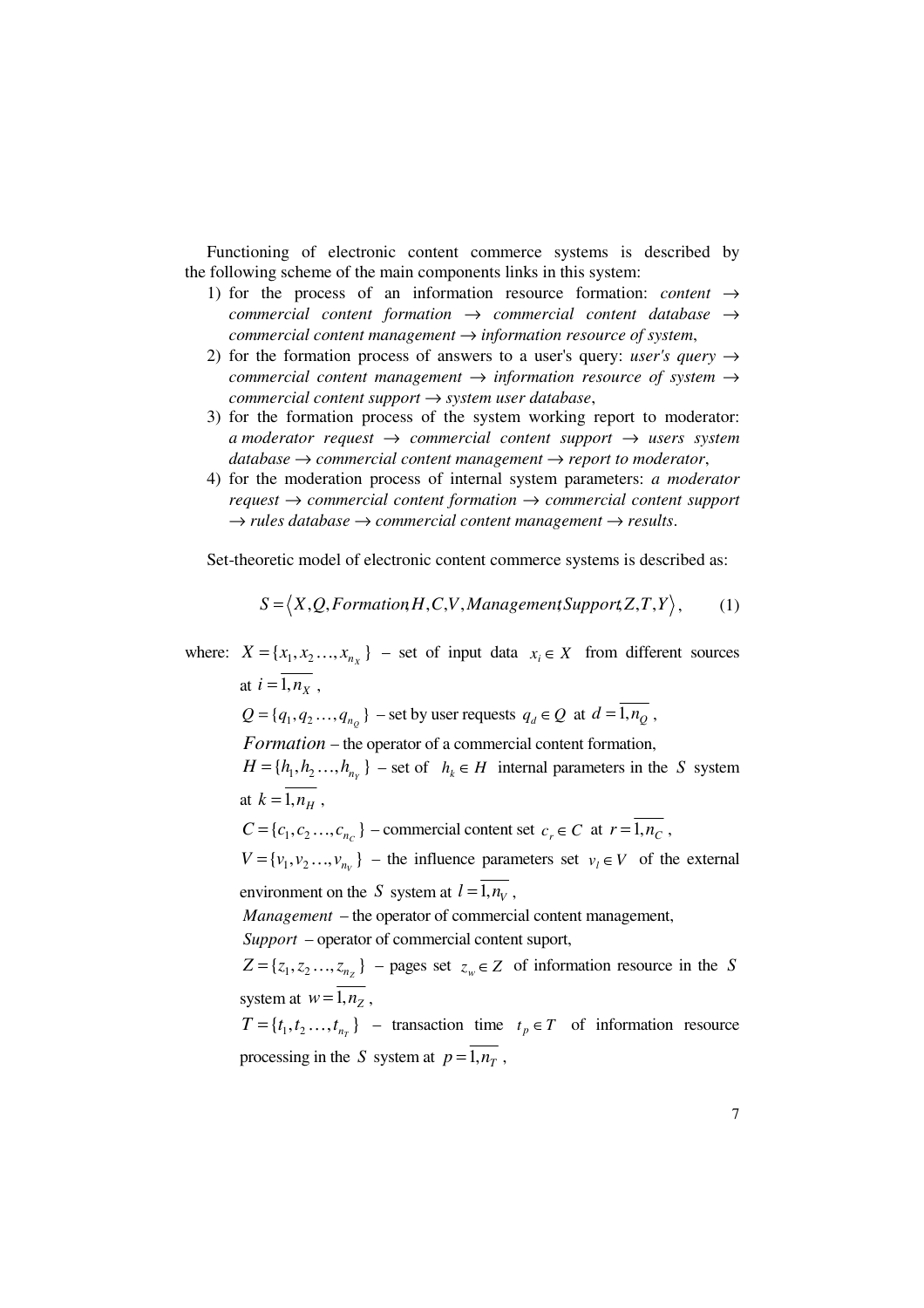$Y = \{ y_1, y_2 \dots y_{n_Y} \}$  – statistical data set  $y_j \in Y$  in the *S* system at  $j = \overline{1, n_Y}$ .

The value  $y_j = \{a_1, a_2, ..., a_g\}$  is determined by using Google Analytics, where  $a_1$  – visits number over a time period  $\Delta t$ ,  $a_2$  – the average time spent on an information resource (min:c) for a time period  $\Delta t$ ,  $a_3$  – an failures indicator (%) for a time period  $\Delta t$ ,  $a_4$  – achieved purpose of commercial content finding,  $a_5$  – the dynamics of the content lifecycle (%),  $a_6$  – the total number of page views for a time period  $\Delta t$ ,  $a_7$  – the number of page views per visit,  $a_8$  – new visits (%),  $a_9$  – absolute unique visitors,  $a_{10}$  – traffic sources (direct referrals, referrals from search engines, referrals from other sites, etc.) in %, etc. [5].

#### **2.2. Content flows in electronic commerce systems**

The growth of the content volume and its spread rate contributed to define the concept of content streams. Analysis of these flows requires the new tools using of information resources processing in ECCS for commercial content formation, management and support of (Fig. 2).



**Fig. 2. Functional diagram of the information resources processing [source: own study]** 

ECCS includes administration core, authorization/authentication subsystem, templates manager and content manager for problems solving from the user standpoint (Fig. 3).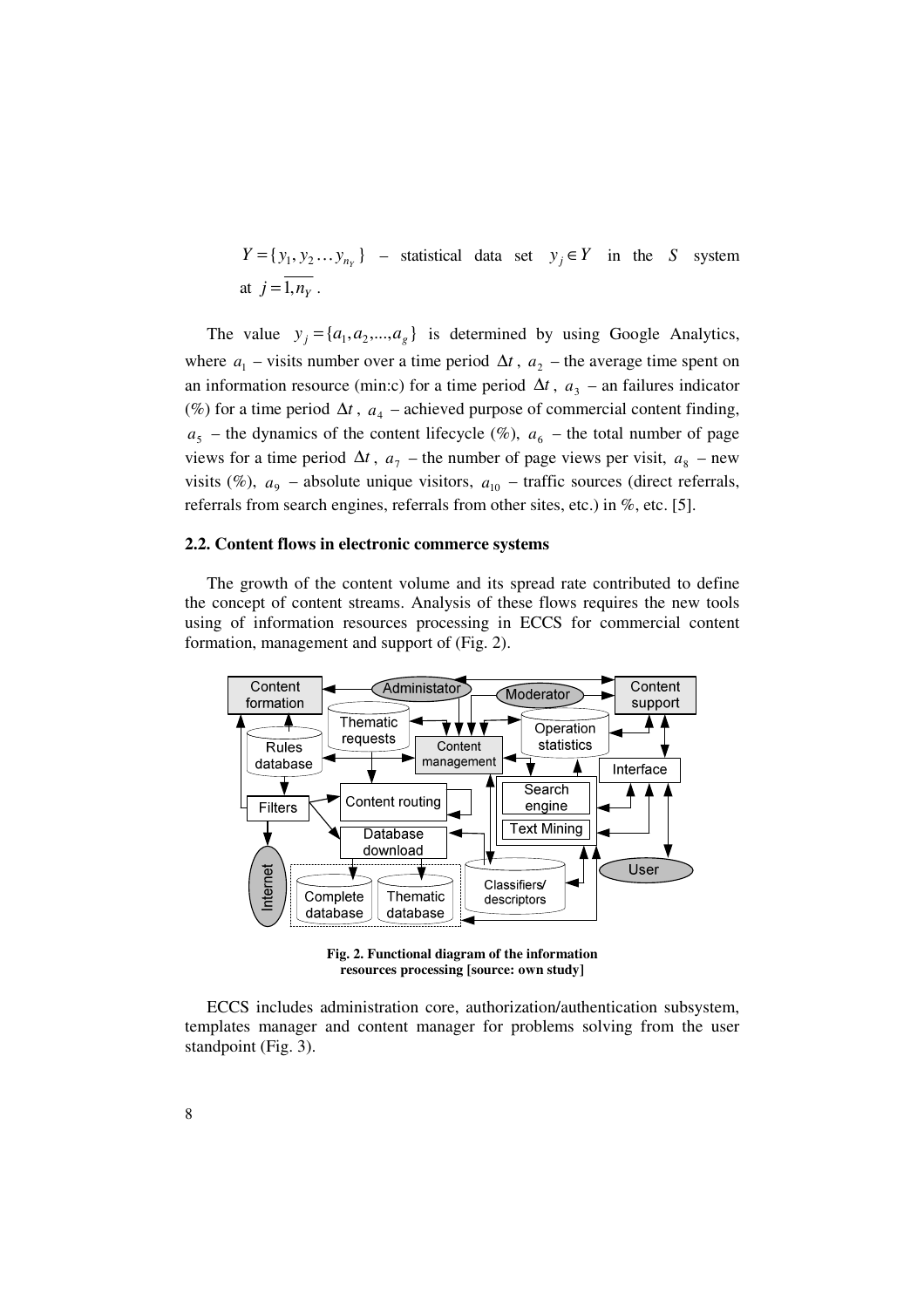

**Fig. 3. The structure of electronic content commerce systems [source: own study]** 

Classical mathematical apparatus and distribution tools are not able to adequately reflect the content array analysis of fixed size and navigation to it [3-4, 6-8]. ECCS architecture has the hierarchy levels. They provide an independence of stored data on the programs that use them. Also they provide an opportunity of the system development without the existing applications destruction. In Fig. 4 is presented scheme of information resources processing in ECCS, and in Fig. 5 – stages of the commercial content formation in these systems. ECCS work based on the following scheme: *Content Manager* → *Editing Subsystem*  $\rightarrow$  *Database*  $\rightarrow$  *Core*  $\rightarrow$  *User.* 



**Fig. 4. Process of information resources – processing [source: own study]**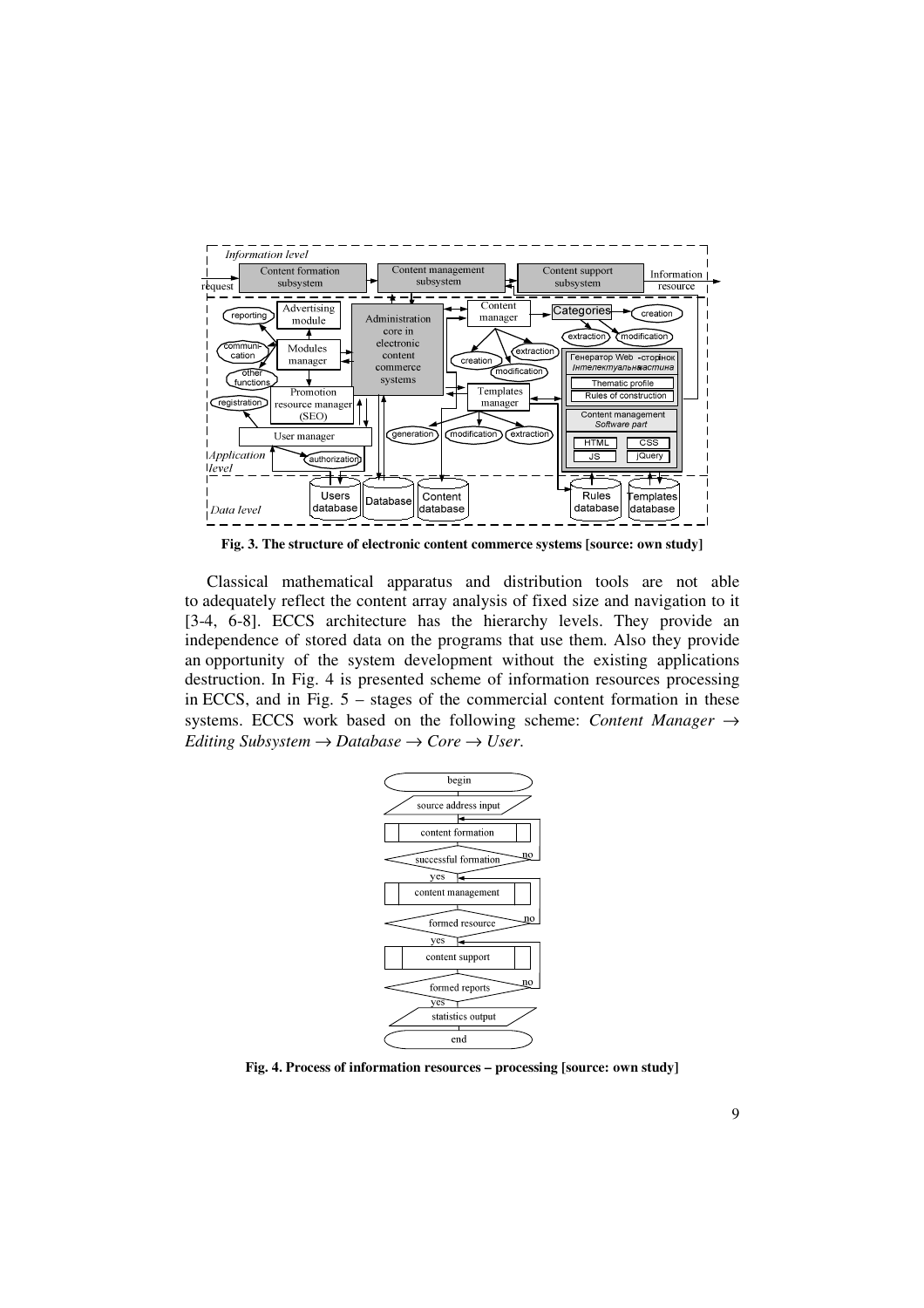

**Fig. 5. Process of information resources – formation [source: own study]** 

When ECSS core creating are used an object-oriented models and abstract objects with properties/methods (Fig. 6). The interaction with the main objects of the system core implements through encapsulation. For this purpose in class implements the interface methods designed for manipulating within the object of the data/properties.



**Fig. 6. The structure diagram of electronic content commerce systems [source: own study]**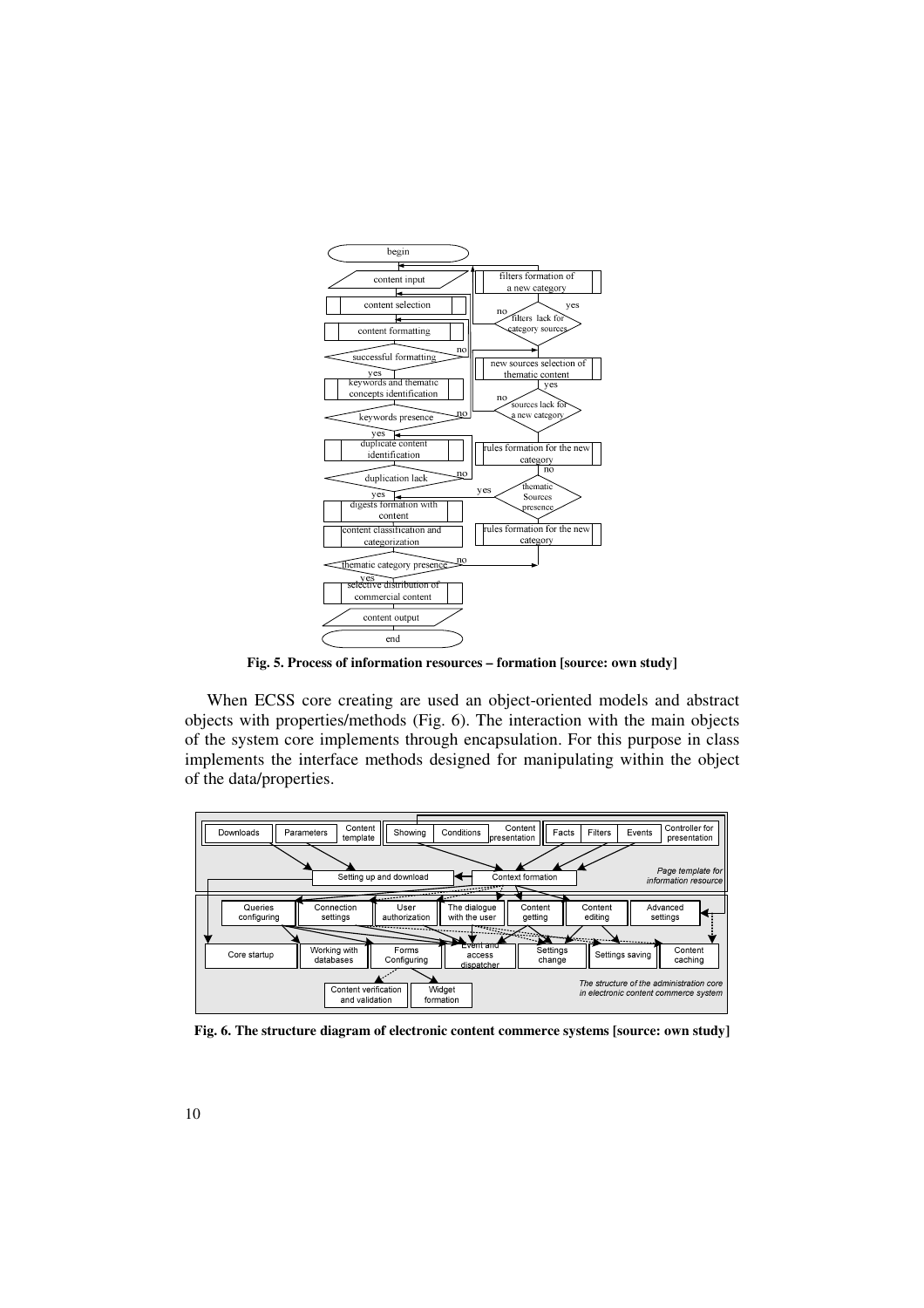

The process of information resources processing in ECCS is the content formation, management and support (Fig. 7).

**Fig. 7. Basic processes of information resources processing [source: own study]** 

The obtained data taken into account when an information resource creating or updating and the ECCS architecture improvement. Earlier moderator is independently searched and worked out needed content: content collection from different sources of data, content analysis and filtering, commercial content formation as the final product according to individualized data from system user. The process implementation of information resources processing in ECCS allows facilitating of moderator work by automating the content gathering from sources, content analysis and filtering.

#### **2.3. Commercial content formation**

The content formation consists of several stages: *moderator*  $\rightarrow$  *content creating* → *database* → *content systematization* → *database* → *content distributing* → *editor* or *information resource* (*source*) → *content gathering* → *database* → *content systematization* → *database* → *content distribution* → *moderator*. This is realized in the form of content monitoring and database creation according to the information needs of consumers (Fig. 8).

Content leads to a common format after its gathering and primary processing. This is classified according to the specified classifier, including categories. And Content is attributed descriptors, including keywords.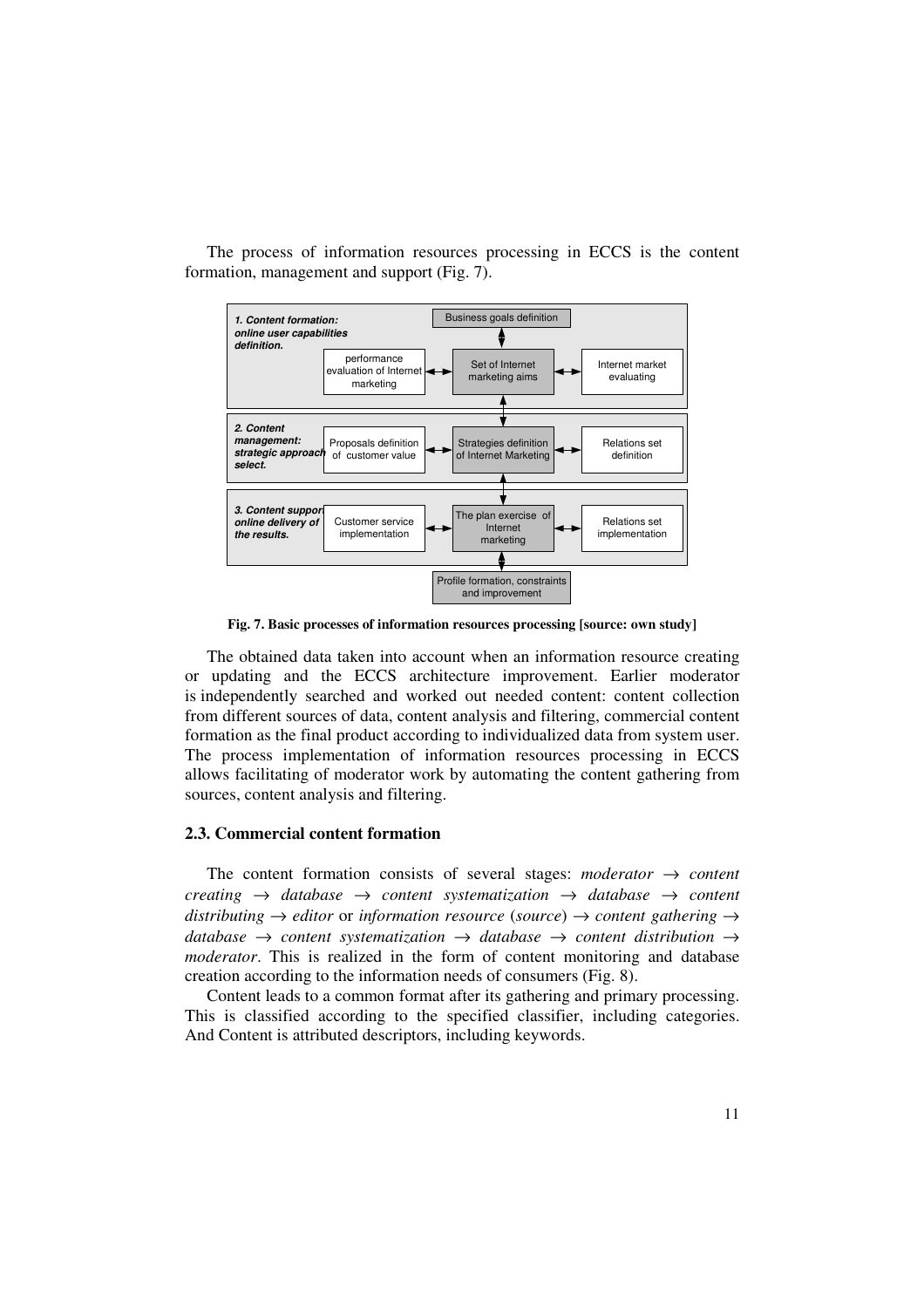When using online marketing for content systematization stages are provided constant updating of available data in databases, effective concurrent access of many users to the database, convenient means of the desired content finding.



**Fig. 8. Methods of content gathering/creation and marketing [source: own study]** 

The division into stages of the commercial content formation in the ECCS increases efficiency in the system administration, is provides economy of resources, Internet traffic and users anonymous, auto scanning of data sources.

## **2.4. Commercial content management**

Content management of information resource and visitors (Fig. 9), their modelling is a quantitative research process of the individual thematic areas dynamics and technical analysis of information resource.



**Fig. 9. Scheme of visiting analysis process of information resource [source: own study]**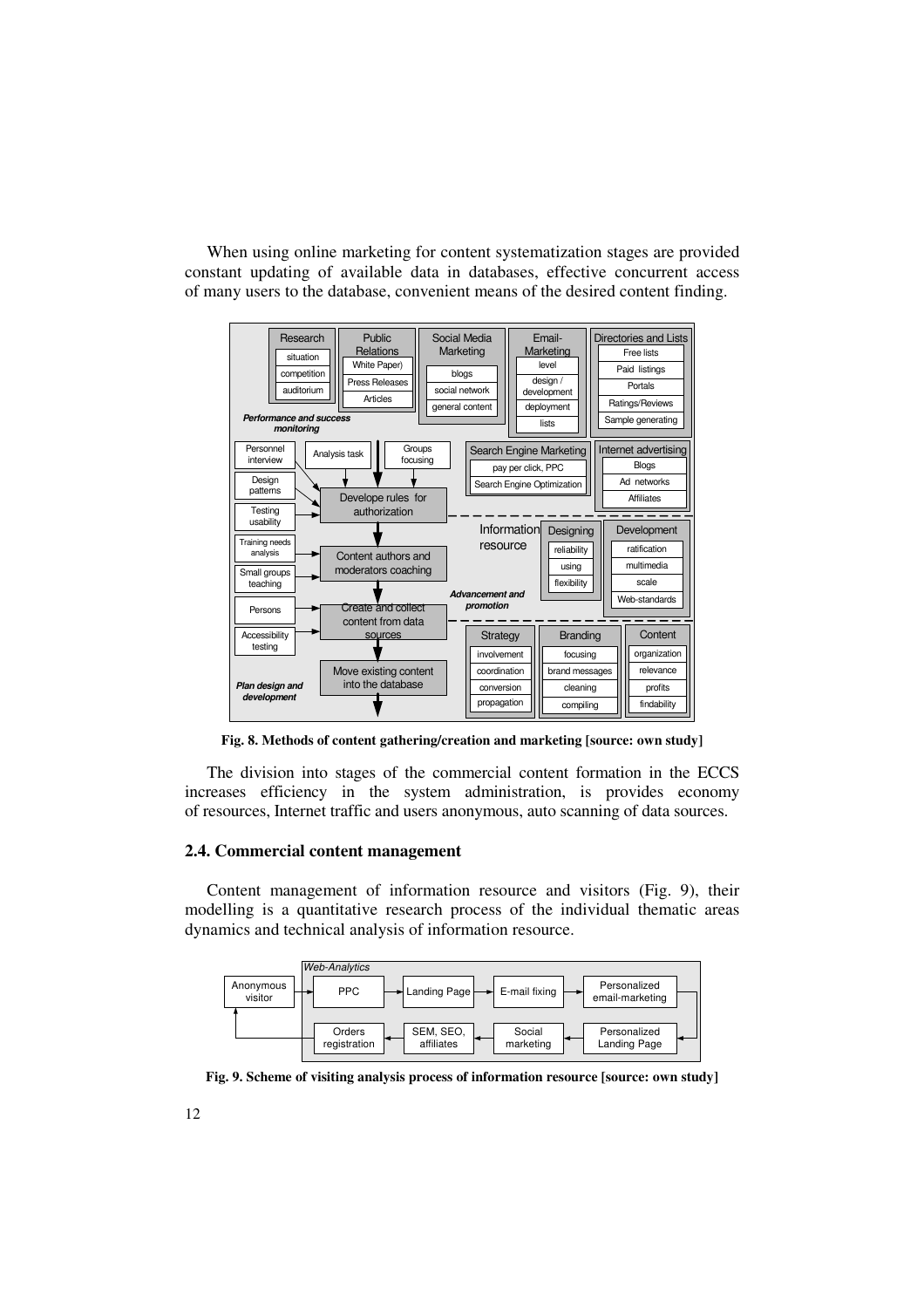Content management process consists of several stages (Fig. 10): *the user*  $\rightarrow$ *content processing* → *database* → *content analysis* → *database* → *content*   $presentation \rightarrow user$ .



**Fig. 10. Content analysis scheme of a) visitors and b) an information resource [source: own study]** 

Results analysis of the content management affects the speed thematic areas and content space development. Stable static relationships between content indicate a correlation between themes, the effectiveness of links to sources publishing, earlier citation, and republications others. Mechanisms, based on the generalized method of cluster analysis, identify content in the flow that forms the around a new thematic areas. Cluster analysis, fractals and self-similar processes theory in their correct application assess quantitatively the communication degree in thematic content streams. Operational analysis of visitor's content contributes to the implementation the content management process using pages generation through information blocks. It is divided into types: content, on last accessed, and combined.

### **2.5. Commercial content support**

The content support process is operational stages of commercial content generalization, moderation and structuring (Fig. 11), i.e. *user* → *content structuring* → *database* → *content moderation* → *database* → *content generalization*  $\rightarrow$  *moderator*. With the content support subsystem ECCS has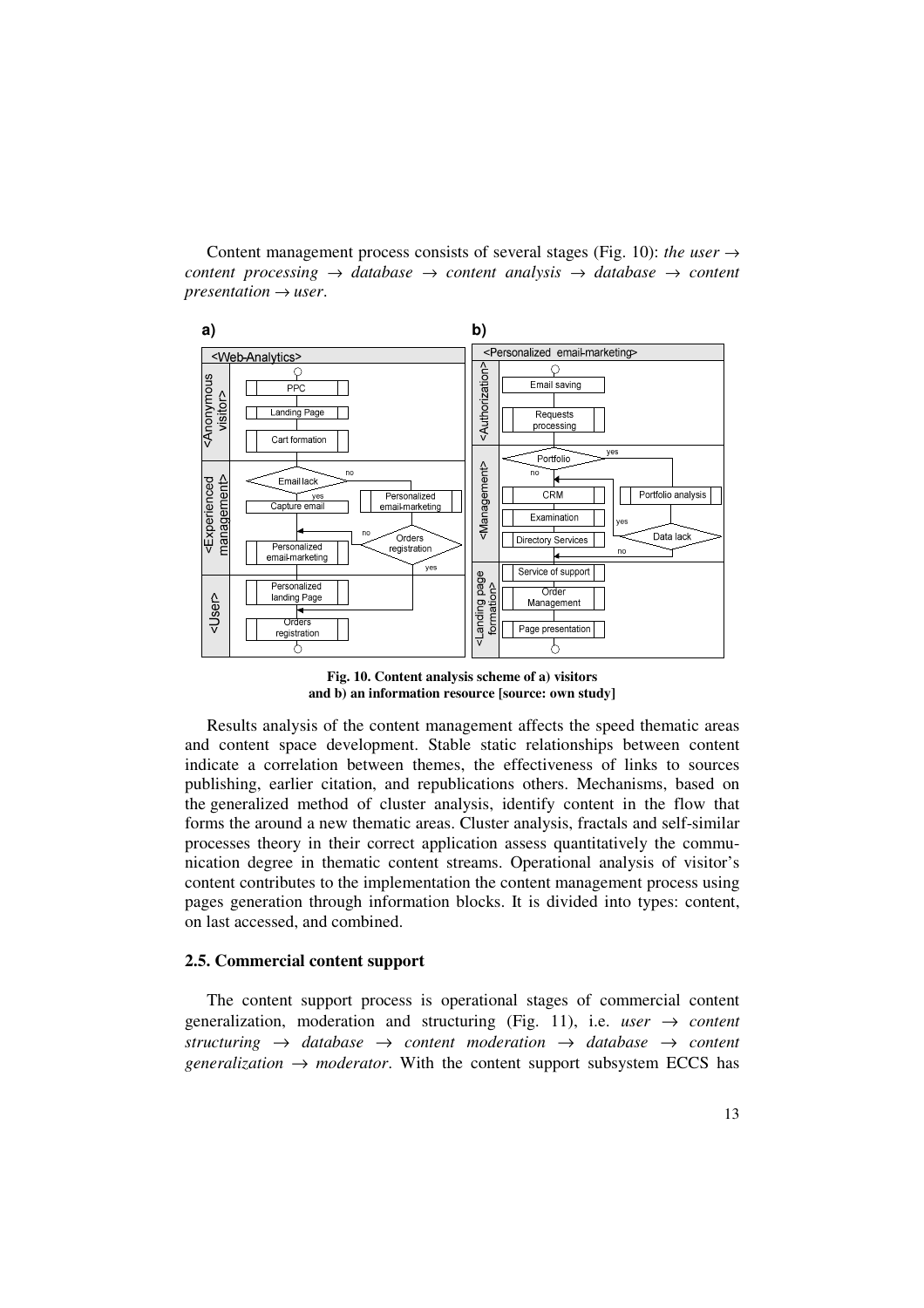the following features: commercial content rankings formation; information portraits formation of permanent user in ECCS; characteristics analysis (comments, reviews, suggestions, etc.) on the commercial content of by the user in ECCS; information collection, storage and processing about the needs of the end/ potential user in ECCS and content consumer; a information portrait formation of content flows.



**Fig. 11. Subsystems of content formation, management and support [source: own study]** 

The electronic content commerce systems greatly facilitate the work of moderator in the commercial content formation, management and support (Fig. 12). It has the following main stages of content processing of information resources.

- 1. Content gathering from different data sources.
- 2. Created and/or collected content filtration.
- 3. Content analysis (keywords identification, classification, digests formation).
- 4. Obtained data analysis for the moderator attention concentration on necessary issues. Data preparation for operational work with them.
- 5. Needs analysis of permanent and potential users of system.
- 6. End product formation according to the analyzed data and the needs of potential/regular users.
- 7. The list updating of data sources by users' queries analyzing.
- 8. Filter rules and dictionaries updating by content analysis.
- 9. New thematic categories identification for content flow.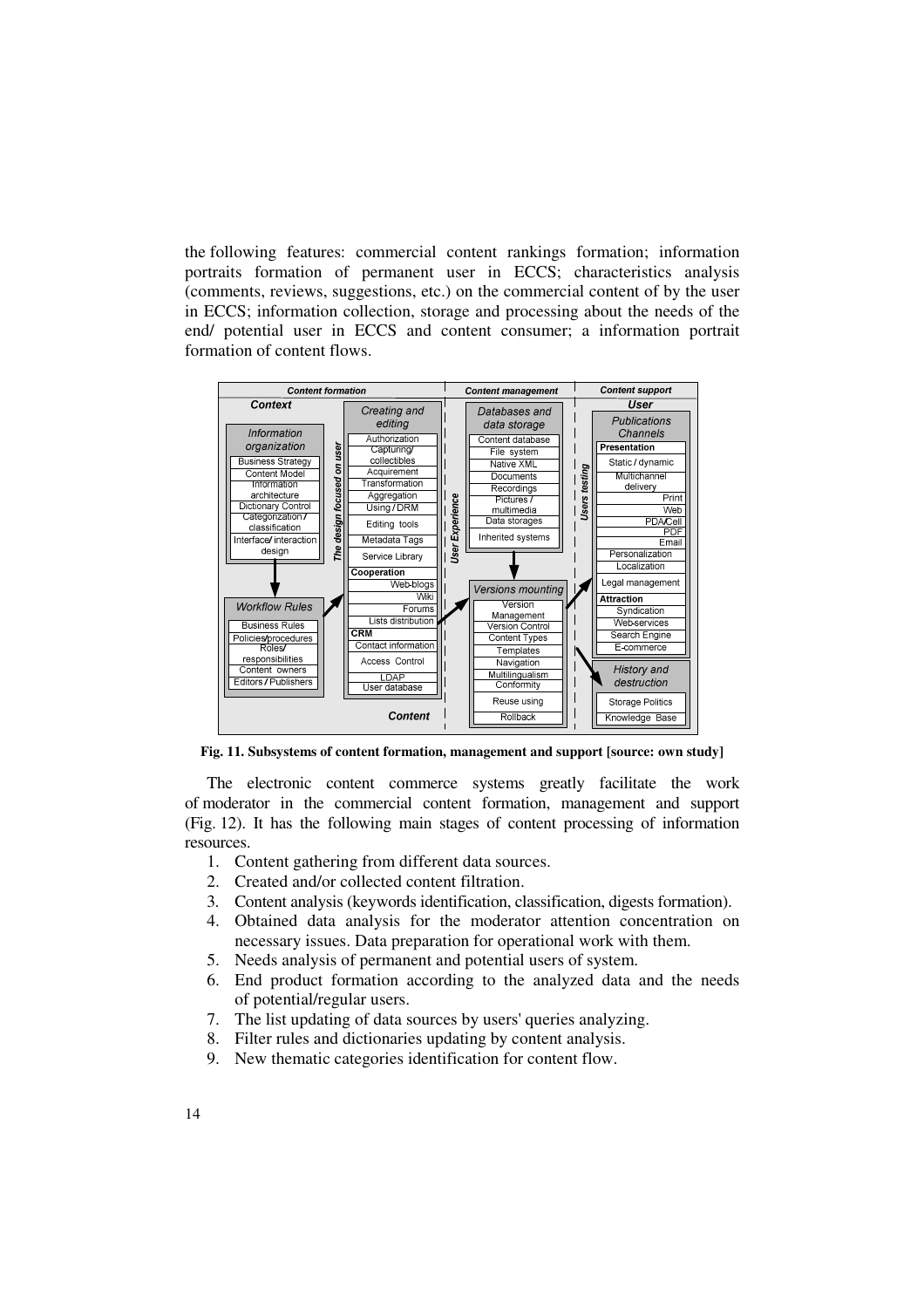

**Fig. 12. Scheme of subsystems interaction of information resources processing [source: own study]** 

In Fig. 13 provides for a developed methods classification of information resources processing in ECCS with a detailed list of the implemented stages of commercial content formation, management and support of in these systems.



**Fig. 13. Methods of information resources processing in electronic content commerce systems [source: own study]**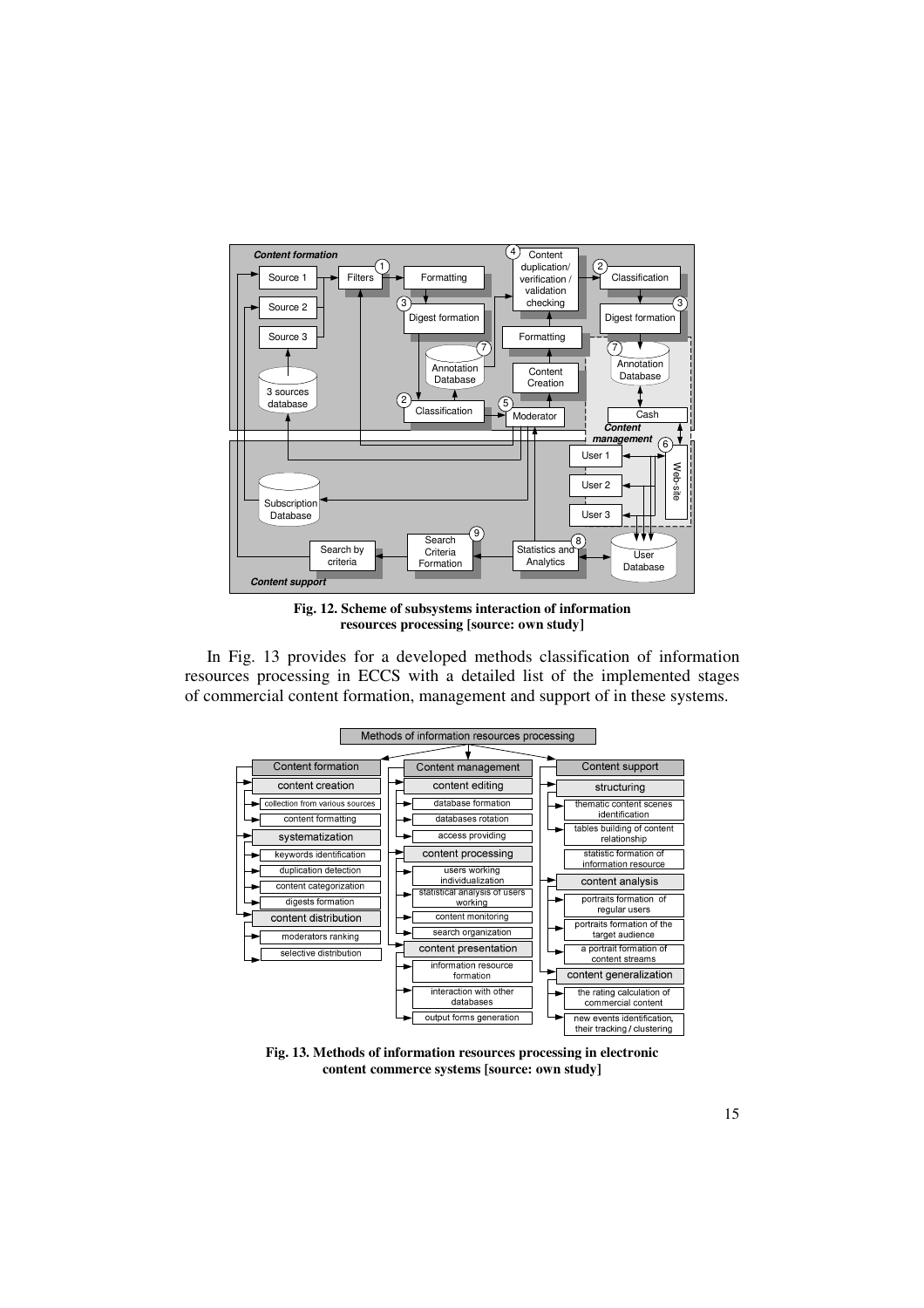Developed methods of information resources processing in ECCS make it possible to generate requirements for routines of information resources processing.

### **2.5. Content analysis of information resources**

The modernity feature is the constant growth of content production rate. This process is objective and positive, but there was a problem: progress in the content production leads to a decrease in the general level of the potential user awareness. Increase in volumes content leads to the impossibility of his immediate processing. Moreover content distribution speed arise specific problems number (table 1).

| <b>Name</b>         | <b>Rationale</b>            | <b>Decision</b>                             |
|---------------------|-----------------------------|---------------------------------------------|
| Information noise   | Content array structuring.  | Filters, content monitoring, site analysis, |
|                     |                             | content analysis.                           |
| Parasitic content   | Appearances as              | Filters, content monitoring,<br>content     |
|                     | applications.               | analysis.                                   |
| Content irrelevance | User needs inconsistency.   | Creation of annotated database, search      |
|                     |                             | pattern of initial content and their        |
|                     |                             | clustering, content analysis.               |
| Content duplication | Duplication in sources.     | Content analysis, scanners and filters      |
|                     |                             | based on statistics and criteria.           |
| Navigating through  | Rapid growth of the content | Site analysis, filters, content monitoring, |
| the content stream  | volume and distribution.    | content analysis.                           |
| Search redundancy   | Duplication and             | Annotated search,<br>analysis<br>content    |
|                     | irrelevance.                | and abstracting.                            |

**Tab. 1. The main negative factors in the commercial content formation** 

Negative factors in the commercial content formation make it difficult to find the necessary data when different sources scanning. The increase in volumes and relevance/dynamics variable of content streams (permanent regular and non regular updates) leads to duplication, information noise and results redundancy of content search. Large dynamic content streams coverage and generalization that continuously generate Internet sources requires new methods/approaches of search as a content monitoring (Fig. 14). Input information for contentmonitoring is the text in natural language as a sequence of characters, output information – a table of partition, sentences and lexemes of analyzed text. Content monitoring is software tool of finding automation of the most important components in the content flow. This is an informative analysis of content flow in order to constantly obtain of the required qualitative/quantitative cuts over the advance not defined period of time.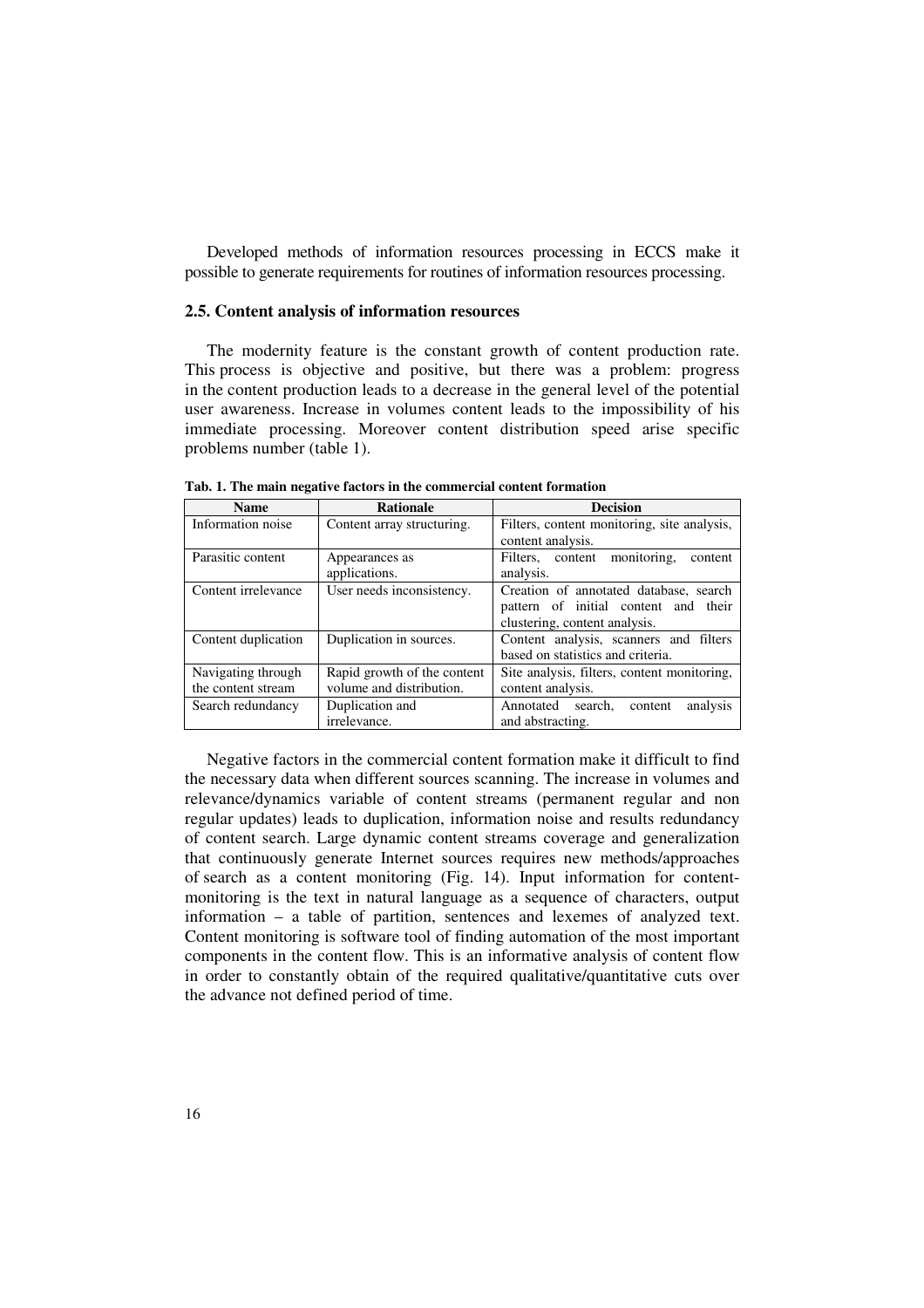

**Fig. 14. Block diagram of the content monitoring process of the commercial content formation in the electronic content commerce systems [source: own study]** 

As part of the content monitoring is the content search and content analysis of the text. Content analysis is designed to search content in a data array by semantic linguistic units (Alg. 1). The account unit is a quantitative measure of the analysis unit. It allows symbol appearance frequency (regularity) registering of analysis category in text (number of specific words, or its combinations, lines, characters, pages, paragraphs, copyright pages, text area, etc.).

## Algorithm 1. Commercial textual content analysis.

**Stage 1.** Criteria set determination for commercial textual content.

*Step 1.* Criteria set formation as the source type (forum, email, online newspaper, chat, and online magazine), type content (article, email, banner, comments), communication participants (sender, recipient, moderator).

*Step 2.* Content size (minimum volume or length), occurrence frequency, and distribution method/space and appearance time determination.

*Step 3.* Content stream filtration by generated set of criteria and the identified relevancy content storing.

**Stage 2.** Content analytic selection. The content sample formation on the criteria's of the limited sample from a larger array.

**Stage 3.** Meaningful units identification of commercial text content analysis (word combination, phrases, sentences, theme, idea, author, character, and social situation, the text part that is clustered content by analysis categories). Requirements for the linguistic unit selection of the analysis: large enough for values interpretation, small enough so as not to interpret many values, is easily identified, the units number is large enough for the sample conducting.

**Stage 4.** Account units bold of textual content analysis.

*Step 1.* If the account units are the same as analysis units, then find the occurrence frequency of the selected content unit, otherwise go to step 2.

*Step 2.* Moderator on the basis analyzed content offers account units, for example, the text length, text area, filled with meaningful units, the lines number (paragraph, symbols, marks, columns of text), the file size/type, the pictures number with a particular content/storyline and more.

**Stage 5.** Meaningful analytic units comparison with the unit account.

*Step 1.* Units classification by groups with scales evaluation of meaningful categories in total text. Classifier is a common table, which consolidated all categories of analysis and units analysis. It is fixed categories expression units.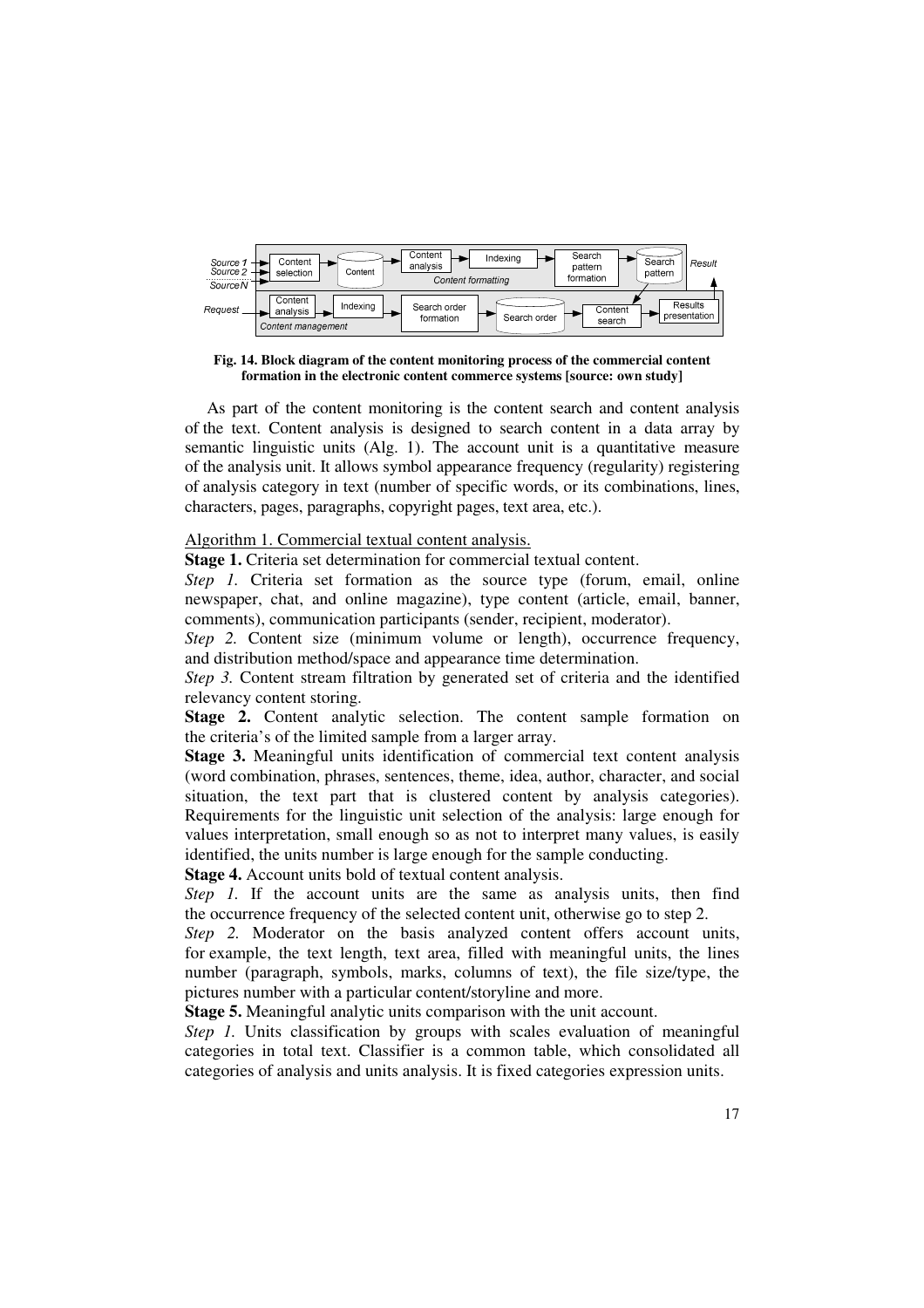*Step 2.* Statistical calculations are for content understandability and attractiveness identification.

**Stage 6.** The tool development of content analysis.

*Step 1.* Coded protocol of content creates for compact representation of data and rapid comparison of the different content analysis results.

*Step 2.* Content protocol is filled properties (author, publication time, volume, etc.).

Step 3. Commercial content protocol is filled analysis its results (number of usage for specific units of analysis and conclusions regarding the analysis categories). Each content protocol is filled based on data collection of all his registration cards.

**Stage 7.** It is content analysis table development. Table type is defined in a form of analytic coordinated and subordinated categories system: each category (issue) provides a features number (responses), which quantifies the textual content.

**Stage 8.** The coding matrix development for content analysis.

*Step 1.* If the sample size is  $\geq 100$  units, then is analyzed a set of matrix sheets, else perform step 2.

*Step 2.* If the sample size is  $\langle 100 \text{ units}, \text{ then is carried out a two-dimensional}$ analysis. In this case, for the each content is formed coding matrix.

**Stage 9.** The text analysis is conducted by the created coding matrix.

**Stage 10.** Results are interpretation. The content characteristics identify and evaluate based on a statistical set of calculated coefficients for a certain period of time on specified category. This includes all extracted textual fragments; conclusions do not rely on some results and accounted for all without exception.

The content analysis using in data Internet sources monitoring automates the process of the most important components finding in the content flow based on the data selection from these sources. This eliminates content duplication, information noise, parasitic content search results redundancy and more. This method is used in subsequent stages of the commercial content formation for more accurate relevant results – a unique commercial content creation that is in demand among ECCS users.

## **3. CONCLUSIONS**

From the perspective of systemic approach, is conducted the principles applying of information resources processing in ECCS for content lifecycle implementation, that enabled to develop methods for the commercial content formation, management and support. It is developed an integrated method of commercial content formation for the time and resources reduction of content production. This makes it possible to create a means of information resources processing and implement subsystem of automatically generated content.